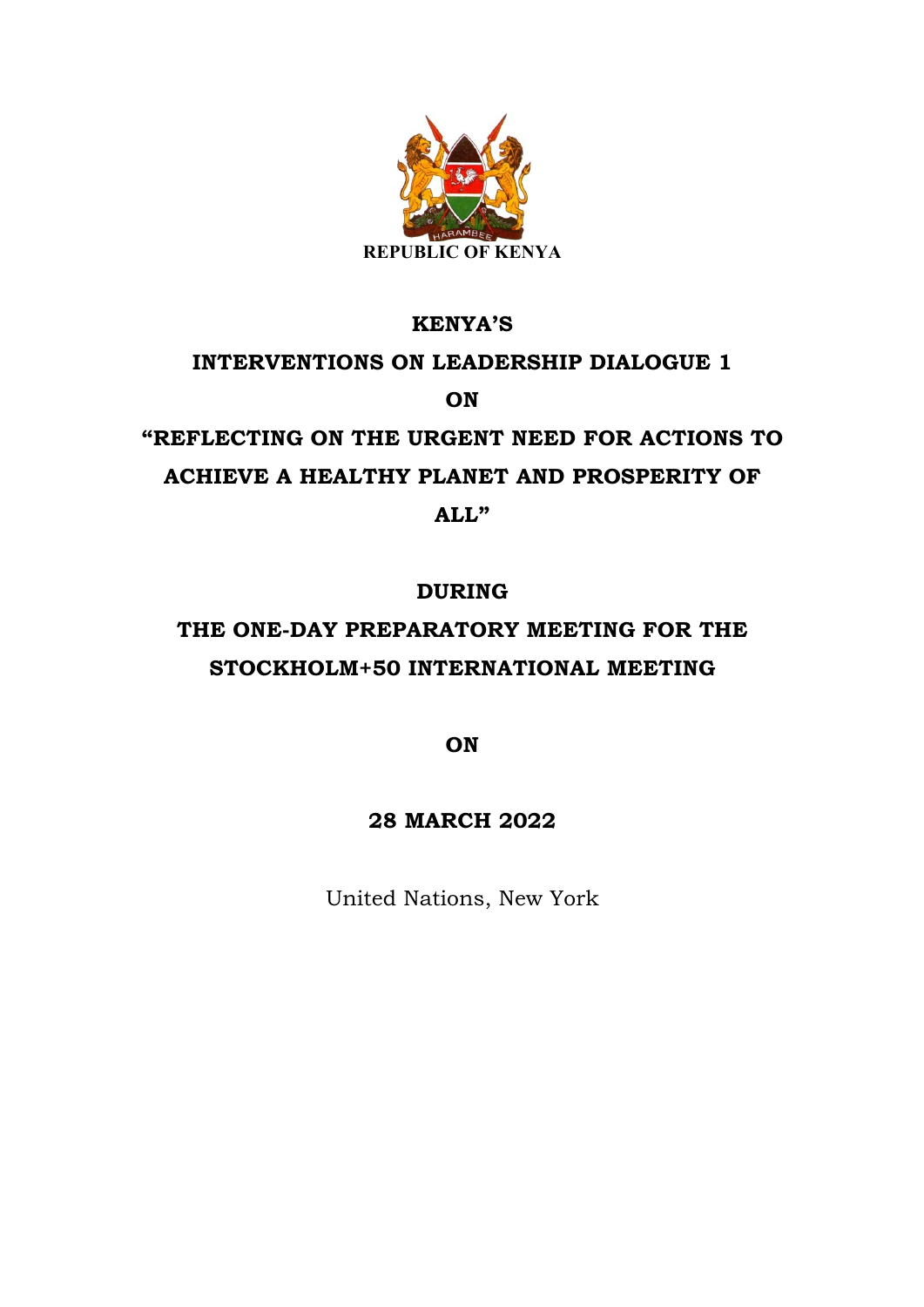### **Introduction. Your Excellencies,**

As we aim to reflect and accelerate action to mitigate further biodiversity loss, I wish to recall that, it is imperative for the background paper to call for specific actions to be implemented in form of voluntary commitments in a similar manner that UNEP@50 called for action. Mobilisation of action needs to be clearly articulated through highlighting the specific areas that require urgent action and in what form.

In this regard, Kenya wishes to propose for the inclusion of the following texts into the background paper.

#### **Interventions**

1.on transforming our relationship with nature, Kenya proposes for the item on sustainable food systems to be moved from the second item to the first. Similarly the item to highlight, *In order for a sustainable food systems* to be achieved, transformative food systems pathway need to be identified *that are inclusive of the traditional and modern technology for the purposes* of accelerated action towards the implementation of SDG2. Member States further need to recognise the opportunities found in enhancing a sustainable food systems through leveraging on blue foods for a sustainable blue economy.

As we endeavor to reflect on the actions taken in the past, we ought to recognize the pertinent role played by Member States in scaling up the food systems discussions undertaken during the Food Sytems Summit held in 2021 and the Africa Green Revolution Summit in which member states committed to fast tracking actions towards attaining a sustainable food systems. The Leadership Dialogues therefore should highlight the commitments made and establish a modality of ensuring implementation of these commitments and the continuity of the national and sub national dialogues in order for the growing gaps to be identified and acted upon.

**On mitigation and adaptation to fight climate change** Kenya proposes the need to reflect on the recent IPCCC 2022 report on climate change which signals the urgent need for action on mitigation of the GHG emissions. It is imperative for the document to articulate the need for Member States to shun away from politicising climate change effects and realise the urgent need for climate financing in order for mitigation and adaptation to be achieved.

**Item 2 on producing and consuming sustainably and fighting pollution**: Kenya to proposes for the document to take note of the